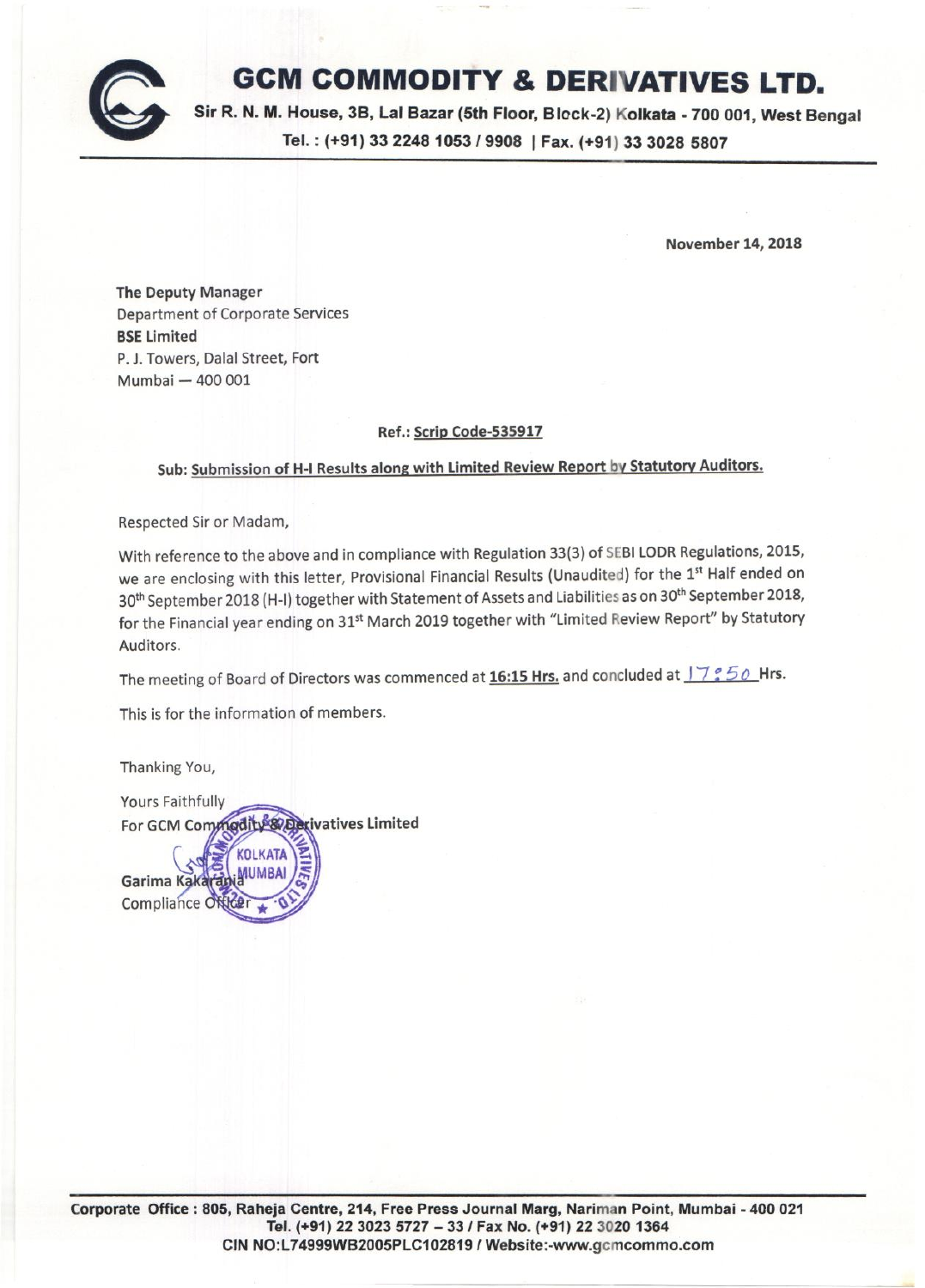### GCM Commodity & Derivatives Limited

| Regd. Office: Sir RNM House, 3B, Lal Bazar Street, 5th Floor, Kolkata-700001                      |
|---------------------------------------------------------------------------------------------------|
| CIN – L74999WB2005PLC102819; Email :gcmcomm.kolkata@gmail.com, Website :www.gcmcommo.com          |
| Un-Audited Standalone Financial Results for the Half year and Year ended as on September 30, 2018 |

| Sr. no. | <b>Particulars</b>                                                        |                         | Standalone       |                |                   |  |
|---------|---------------------------------------------------------------------------|-------------------------|------------------|----------------|-------------------|--|
|         |                                                                           | <b>Six Months ended</b> |                  |                | <b>Year Ended</b> |  |
|         |                                                                           | 30.09.2018              | 30.09.2017       | 31.03.2018     | 31.03.2018        |  |
|         |                                                                           | <b>Unaudited</b>        | <b>Unaudited</b> | <b>Audited</b> | <b>Audited</b>    |  |
|         | <b>INCOME FROM OPERATIONS:</b>                                            |                         |                  |                |                   |  |
|         | <b>Revenue from Operations</b>                                            | $-57.333$               | $-0.386$         | 100.957        | 100.571           |  |
| Ш       | Other income                                                              | $-19.818$               | 23.535           | $-0.170$       | 23.365            |  |
| Ш       | <b>Total Revanue (I+II)</b>                                               | $-77.151$               | 23.149           | 100.786        | 123.935           |  |
| IV      | <b>Expenses:</b>                                                          |                         |                  |                |                   |  |
|         | a Purchase of Stock in Trade                                              |                         |                  | 53.574         | 53.574            |  |
|         | b Change in inventories of Traded Goods                                   | $-2.062$                | $-4.115$         | 45.951         | 41.836            |  |
|         | c Employee benefits expenses                                              | 7.721                   | 10.008           | 8.513          | 18.521            |  |
|         | d Finance Cost                                                            |                         |                  |                |                   |  |
|         | e Depreciation and amortisation expenses                                  | 0.167                   | 0.702            | $-0.000$       | 0.702             |  |
|         | f Other expenses                                                          | 3.936                   | 12.917           | 3.231          | 16.148            |  |
|         | <b>Total Expenses</b>                                                     | 9.762                   | 19.512           | 111.268        | 130.780           |  |
|         | Profit /(Loss) before extra ordinery items and tax                        | $-86.914$               | 3.637            | $-10.482$      | $-6.845$          |  |
|         | Extraordinery Items (net of Tax expenses)                                 |                         |                  |                |                   |  |
|         | Profit /(Loss) before tax                                                 | $-86.914$               | 3.637            | $-10.482$      | $-6.845$          |  |
|         | <b>Tax Expenses:</b>                                                      |                         |                  |                |                   |  |
|         | a Current Tax                                                             |                         |                  |                |                   |  |
|         | <b>b</b> Deffered Tax                                                     |                         |                  | 0.080          | 0.080             |  |
|         | Profit /(Loss) after Tax from contining operations                        | $-86.914$               | 3.637            | $-10.562$      | $-6.925$          |  |
|         | Other comprahensive income                                                |                         |                  |                |                   |  |
|         | Net Fair Value changes of Equity instuments and investments through OCI   | $-1.560$                | 11.810           | $-50.177$      | $-38.367$         |  |
|         | Income tax relating to items that willnot be classified to Profit or Loss |                         |                  |                |                   |  |
|         | Total other comprehensive income                                          | $-1.560$                | 11.810           | $-50.177$      | $-38.367$         |  |
|         | Total comprehensive income for the period                                 | $-88.474$               | 15,447           | $-60.739$      | $-45.292$         |  |
|         | Paid-up equity Share Capital(face Value of Rs. 10/- each                  | 742.700                 | 742.700          | 742.700        | 742.700           |  |
|         | <b>Other Equity</b>                                                       | <b>NA</b>               | <b>NA</b>        | <b>NA</b>      | 800.538           |  |
|         | Earning per Share (EPS) (Face value of Rs. 10/- each)                     |                         |                  |                |                   |  |
|         | <b>Basics</b>                                                             | $-1.191$                | 0.049            | $-0.142$       | $-0.093$          |  |
|         | <b>Diluted</b>                                                            | $-1.191$                | 0.049            | $-0.142$       | $-0.093$          |  |

#### Notes:

- 1 The above Standalone Audited financial result have been reviewed by the Audit Committee and approved by the Board of Directors in their meeting held on November 14, 2018.
- 2 This statement has been prepared in accordance with the Companies (Indian Accounting Standards) Rules, 2015 (lnd-AS) prescribed under Section 133 of the Companies Act, 2013, read with rule 3 of the Companies (Indian Accounting Standard) Rules, 2015 and Companies (Indian Accounting Standard) Accounting Rules, 2016.
- 3 Ind AS 115 Revenue from Contracts with Customers, mandatory for reporting periods beginning on or after April 1, 2018, replaces existing revenue recognition requirements. Under the modified retrospective approach there were no adjustments required to the retained earnmgs at April 1, 2018. Also, the application of Ind AS 115 did not have any significant impact on recognition and measurement of revenue and related items in the financial results.\_
- 5 Previous period figure have been regrouped/rearranged wherever necessary, to make them comparable.
- 6 Provision for Current tax & Deferred Tax shall be made at the end of the financial year.

For GCM Commodity & Derivatives Ltd.

SD/- Amalesh Sadhu Managing Director

Date: 14.11.2018 Place: Kolkata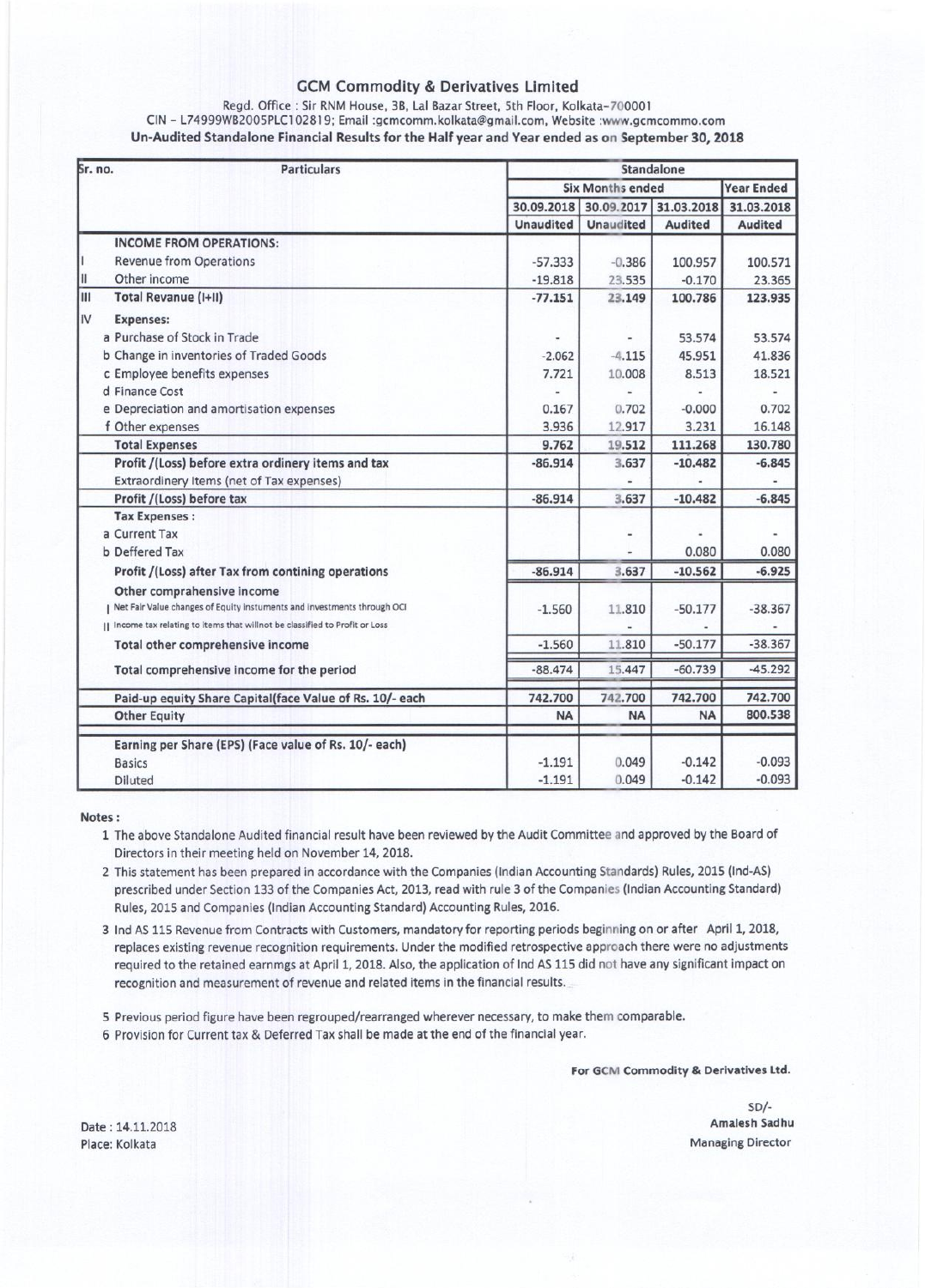## GCM Commodity & Derivatives Limited

Regd. Office: Sir RNM House, 3B, Lal Bazar Street, 5th Floor, Kolkata-700001 CIN - L74999WB2005PLCI 02819;

Email [:gcmcomm.kolkata@gmail.com,](mailto::gcmcomm.kolkata@gmail.com,) Website [:www.gcmcommo.com](http://:www.gcmcommo.com)

|                |                                        |            | in Lakhs (Rs.) |  |
|----------------|----------------------------------------|------------|----------------|--|
|                |                                        | As At      |                |  |
|                | <b>Particulars</b>                     | 30.09.2018 | 31.03.2018     |  |
|                |                                        | Un-Audited | Audited        |  |
|                | <b>ASSETS</b>                          |            |                |  |
|                | <b>Non-Current Assets</b>              |            |                |  |
| Α              | <b>Property, Plant &amp; Equipment</b> | 0.548      | 0.715          |  |
| B              | <b>Investment Property</b>             | 370.206    | 370.206        |  |
| C              | <b>Financial Assets</b>                |            |                |  |
| (i)            | Investments                            | 377.282    | 427.507        |  |
| D              | Income Asset Tax (Net)                 | 5.022      | 5.659          |  |
|                | <b>Current Assets</b>                  |            |                |  |
| Α              | <b>Financial Assets</b>                |            |                |  |
| $\mathbf 1$    | Inventories                            | 31.024     | 28.962         |  |
| $\overline{2}$ | <b>Trade Receivables</b>               | 1,605.491  | 1,605.491      |  |
| $\overline{3}$ | Cash & Cash Equivalent                 | 9.699      | 13.430         |  |
| 4              | Bank Balance other than above (v)      | 0.104      | 0.010          |  |
| 5              | Others                                 | 3.307      | 40.639         |  |
| B              | <b>Other Current Assets</b>            | 197.100    | 207.639        |  |
|                | <b>TOTAL</b>                           | 2,599.783  | 2,700.258      |  |
|                |                                        |            |                |  |
| Ш              | <b>Equity &amp; Liablities</b>         |            |                |  |
|                | <b>Equity</b>                          |            |                |  |
| (i)            | <b>Equity Share Capital</b>            | 742.700    | 742.700        |  |
| (ii)           | Other equity                           | 732.454    | 800.538        |  |
|                | <b>Liablities</b>                      |            |                |  |
|                | <b>Non-Current Liablities</b>          |            |                |  |
| Α              | <b>Deffered Tax Liabilities (Net)</b>  | 0.332      | 0.332          |  |
|                | <b>Current Liablities</b>              |            |                |  |
| А              | <b>Financial Liablities</b>            |            |                |  |
| 1              | <b>Trade Paybles</b>                   | 0.900      | 32.918         |  |
| $\overline{a}$ | <b>Other Financial Liablities</b>      | 1,123.003  | 1,123.003      |  |
| B              | <b>Other Current Liablities</b>        | 0.394      | 0.767          |  |
|                | <b>TOTAL</b>                           | 2,599.783  | 2,700.258      |  |

## STATEMENT OF ASSETS AND LIABLITIES